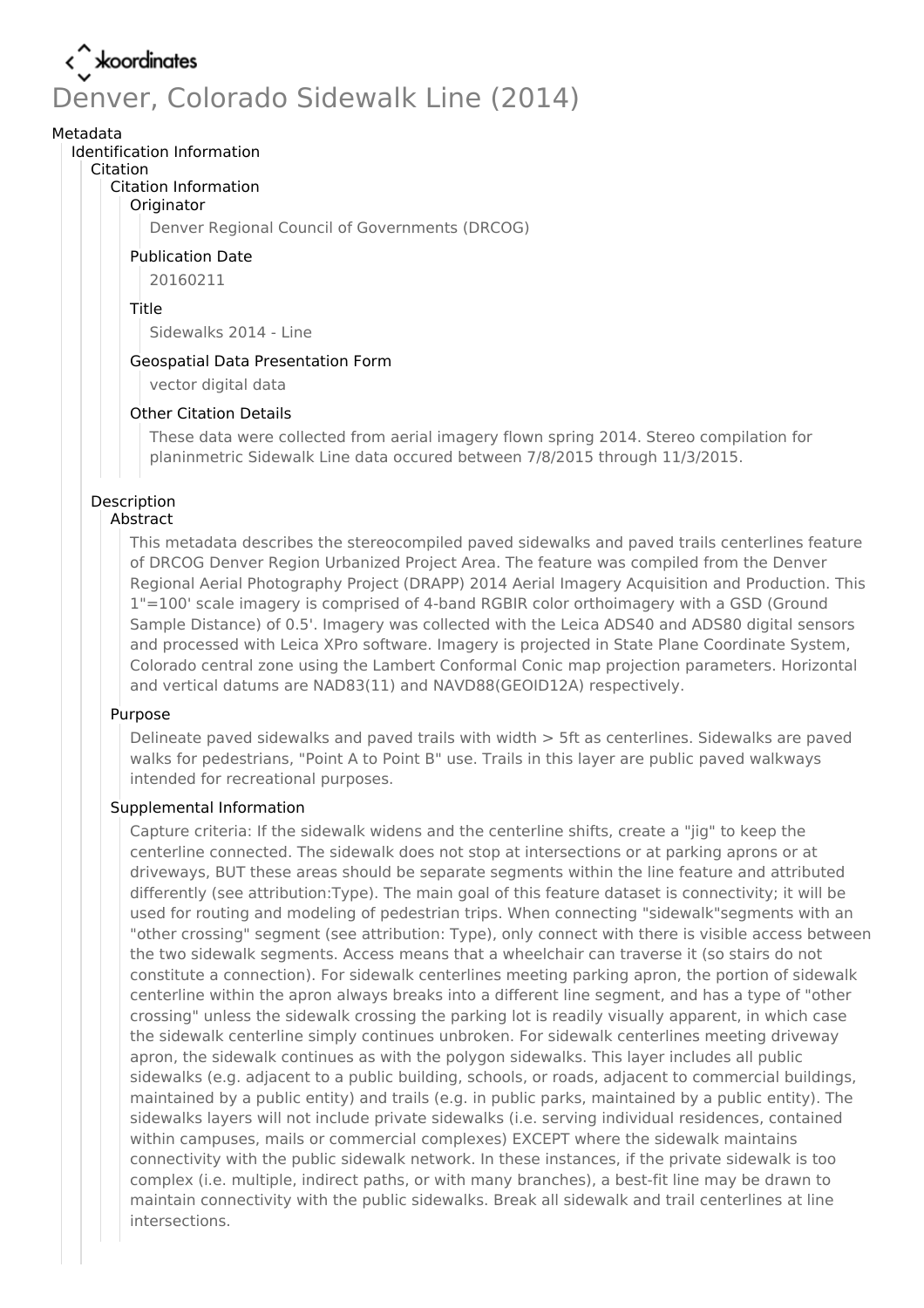#### **Status**

Maintenance and Update Frequency

None planned

#### Spatial Domain

Bounding Coordinates

West Bounding Coordinate

-105.119333

East Bounding Coordinate -104.667113

North Bounding Coordinate 39.851788

South Bounding Coordinate 39.607065

#### Keywords

Theme Theme Keyword Thesaurus None

Theme Keyword

planimetric

#### Theme

Theme Keyword Thesaurus

ISO 19115 Topic Categories

#### Theme Keyword

transportation

#### Place

Place Keyword Thesaurus None

Place Keyword Denver

### Place Keyword

Adams-County

#### Place Keyword

Arapahoe-County

# Place Keyword

Denver-County

### Place Keyword Jefferson-County

Place Keyword Colorado

Place Keyword USA

#### Access Constraints

None

#### Use Constraints

This data is intended for informational purposes only. DRCOG provides this information on an "as is" basis and makes no guarantee, representation or warranty, either express or implied, that the data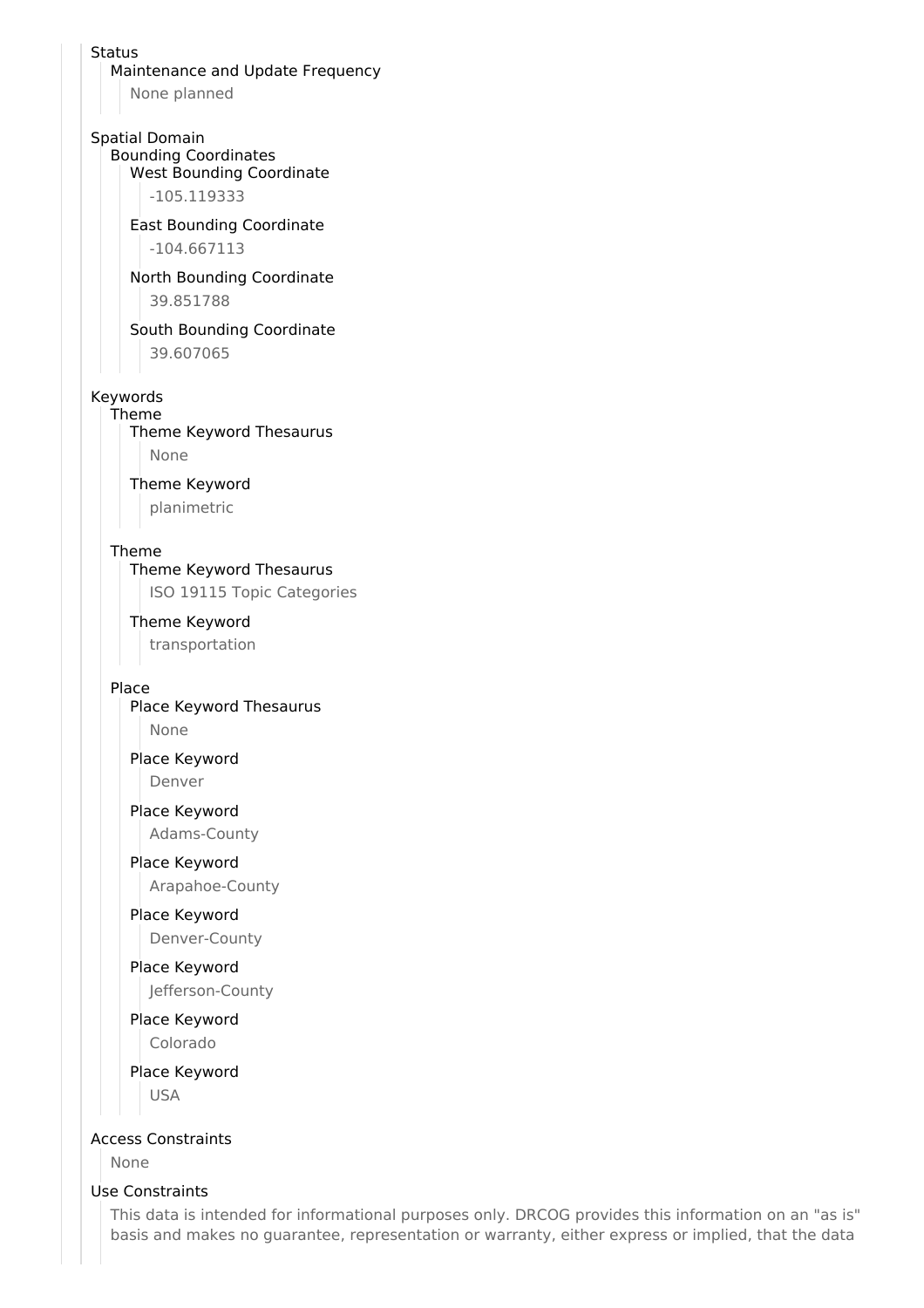will be error free. DRCOG further makes no guarantees, representations or warranties, either express or implied, as to the completeness, accuracy or correctness of the data, or as to merchantability or fitness of the data for a particular use or purpose. DRCOG is not responsible to any user for any costs, expenses, liabilities or damages arising from inconsistencies in its data or from any use of the information.

#### Data Set Credit

This project was funded, in part, by the FHWA and/or FTA, DRCOG, RTD, Denver Water, Arvada, Aurora, Bennett, Centennial, Commerce City, Denver, Englewood, Frederick, Glendale, Golden, Greenwood Village, Lafayette, Lone Tree, Lakewood, Louisville, Thornton, Wheat Ridge, and Northglenn.

#### Security Information

Security Classification System

AVAILABLE

#### Security Classification

Unclassified

#### Security Handling Description

Available to the public and accessible through Denver's Open Data Catalog, http://data.denvergov.org/

#### Native Data Set Environment

Microsoft Windows Server 2008 R2 Version 6.1 (Build 7601) Service Pack 1; ESRI ArcGIS 10.0.5.4400

#### Spatial Data Organization Information

Direct Spatial Reference Method

Vector

#### Point and Vector Object Information SDTS Terms Description SDTS Point and Vector Object Type

String

Point and Vector Object Count 172433

#### Spatial Reference Information Horizontal Coordinate System Definition Geographic

Latitude Resolution

8.9831528411952133e-009

#### Longitude Resolution

8.9831528411952133e-009

## Geographic Coordinate Units

Decimal Degrees

## Geodetic Model Horizontal Datum Name

D WGS 1984

#### Ellipsoid Name WGS 1984

Semi-major Axis 6378137.0

### Denominator of Flattening Ratio 298.257223563

Entity and Attribute Information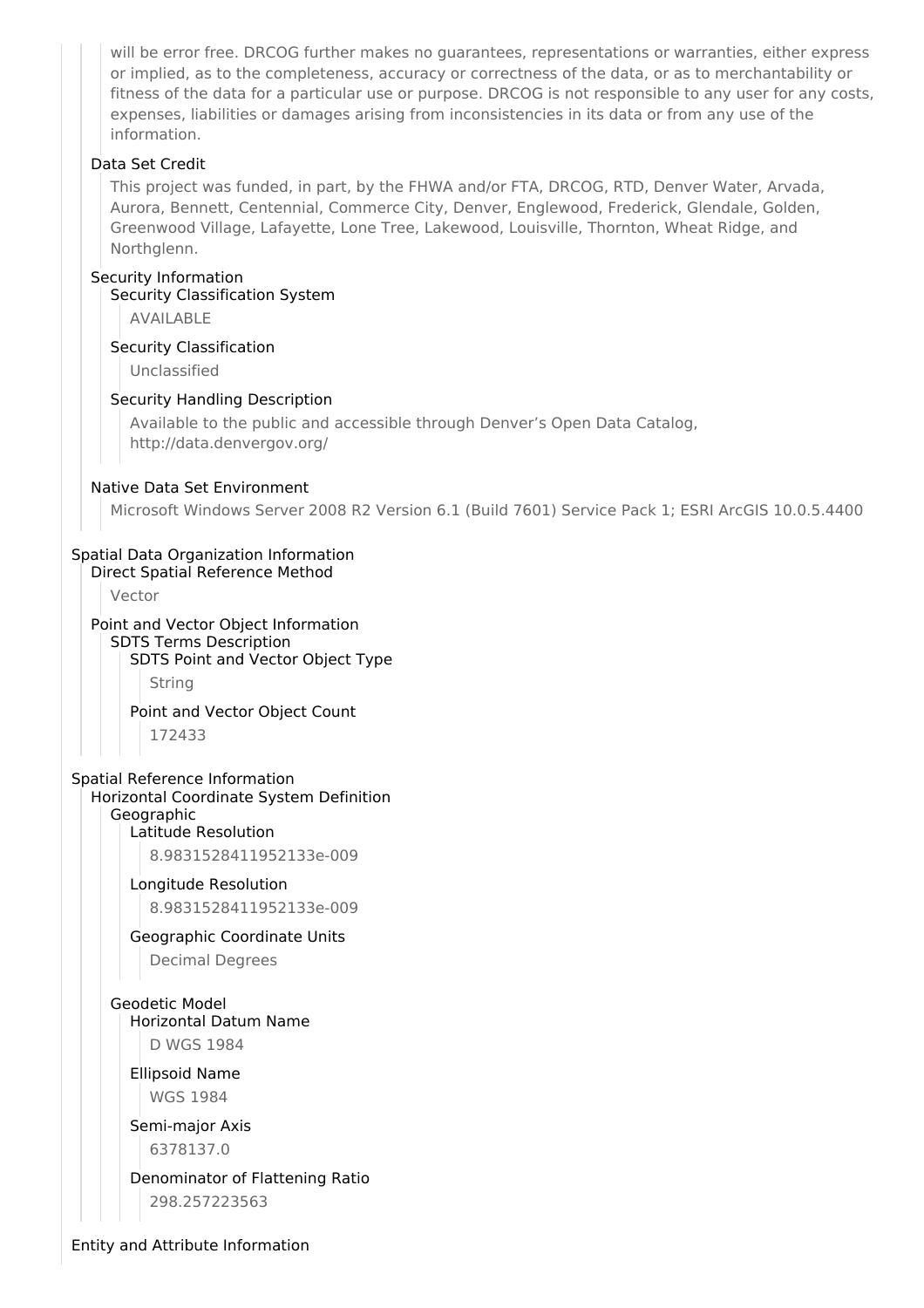#### Detailed Description

#### Entity Type Entity Type Label

sidewalk line 2014

#### Entity Type Definition

Centerline of paved sidewalks and paved trails.

#### Entity Type Definition Source

DRGOG

#### Attribute

## Attribute Label

**OBIECTID** 

#### Attribute Definition

Internal feature number.

#### Attribute Definition Source

Esri

## Attribute Domain Values

### Unrepresentable Domain

Sequential unique whole numbers that are automatically generated.

#### Attribute

#### Attribute Label

**SHAPF** 

#### Attribute Definition

Feature geometry.

#### Attribute Definition Source

Esri

#### Attribute Domain Values Unrepresentable Domain

Coordinates defining the features.

#### Attribute

#### Attribute Label

Comments

#### Attribute Definition

Text that explains anything a user needs to know to interpret how or why the feature was delineated, if not obvious according to the capture criteria.

#### Attribute Definition Source

DRGOG

#### Attribute Domain Values Unrepresentable Domain

See illustrations for crosswalk and best fit line features in document AppendixB\_Feature Requirements\_20151002.xlsx.

#### Attribute

## Attribute Label

CreateDate

### Attribute Definition

Date attribute is created.

### Attribute Definition Source

DRCOG

Attribute Domain Values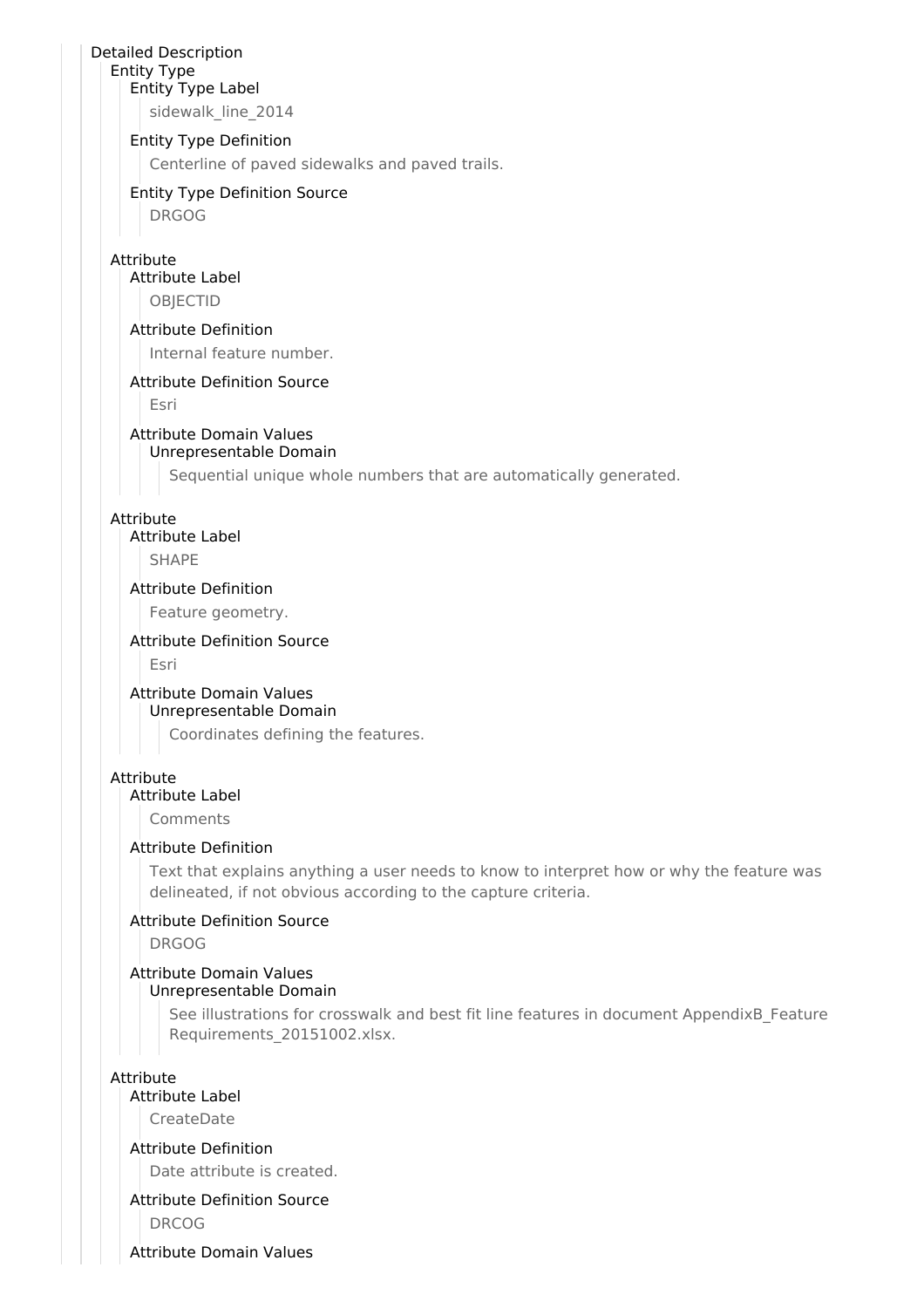## Enumerated Domain

Enumerated Domain Value

mm/dd/yyyy

#### Enumerated Domain Value Definition

Month, day and year the feature entity is created

#### Enumerated Domain Value Definition Source

DRCOG

#### Attribute

#### Attribute Label

CreateUser

#### Attribute Definition

Kucera International, Inc.

#### Attribute Definition Source

DRCOG

#### Attribute Domain Values Enumerated Domain

#### Enumerated Domain Value

Kucera International, Inc.

#### Enumerated Domain Value Definition

Name of vendor creating the entity feature

# Enumerated Domain Value Definition Source

DRCOG

#### Attribute

Attribute Label

FEATURE\_TYPE

#### Attribute Definition

The type of paved sidewalk or paved trail.The type of paved sidewalk or paved trail.

#### Attribute Definition Source

DRCOG

### Attribute Domain Values

#### Enumerated Domain

## Enumerated Domain Value

"Sidewalk", Crosswalk", Other crossing", Best fit line".

### Enumerated Domain Value Definition

Type of path. A "sidewalk" is a paved path for pedestrians on the side of the road. A" crosswalk" is a marked part of the paved road where pedestrians have right of way to cross. An "other crossing" is a line segment that maintains connectivity within this layer but is not a sidewalk or crosswalk. The "other crossing" should be used to connect sidewalk and crosswalk features that are separated by an average city block or less (~650ft); this feature does not have to be paved; it will only be collected if there is visible and reasonable access (wheelchair accessible) or connection between the sidewalks/crosswalks to be connected.

#### Enumerated Domain Value Definition Source DRCOG

**Attribute** 

### Attribute Label

SHAPE Length

## Attribute Definition

Length of feature in internal units.